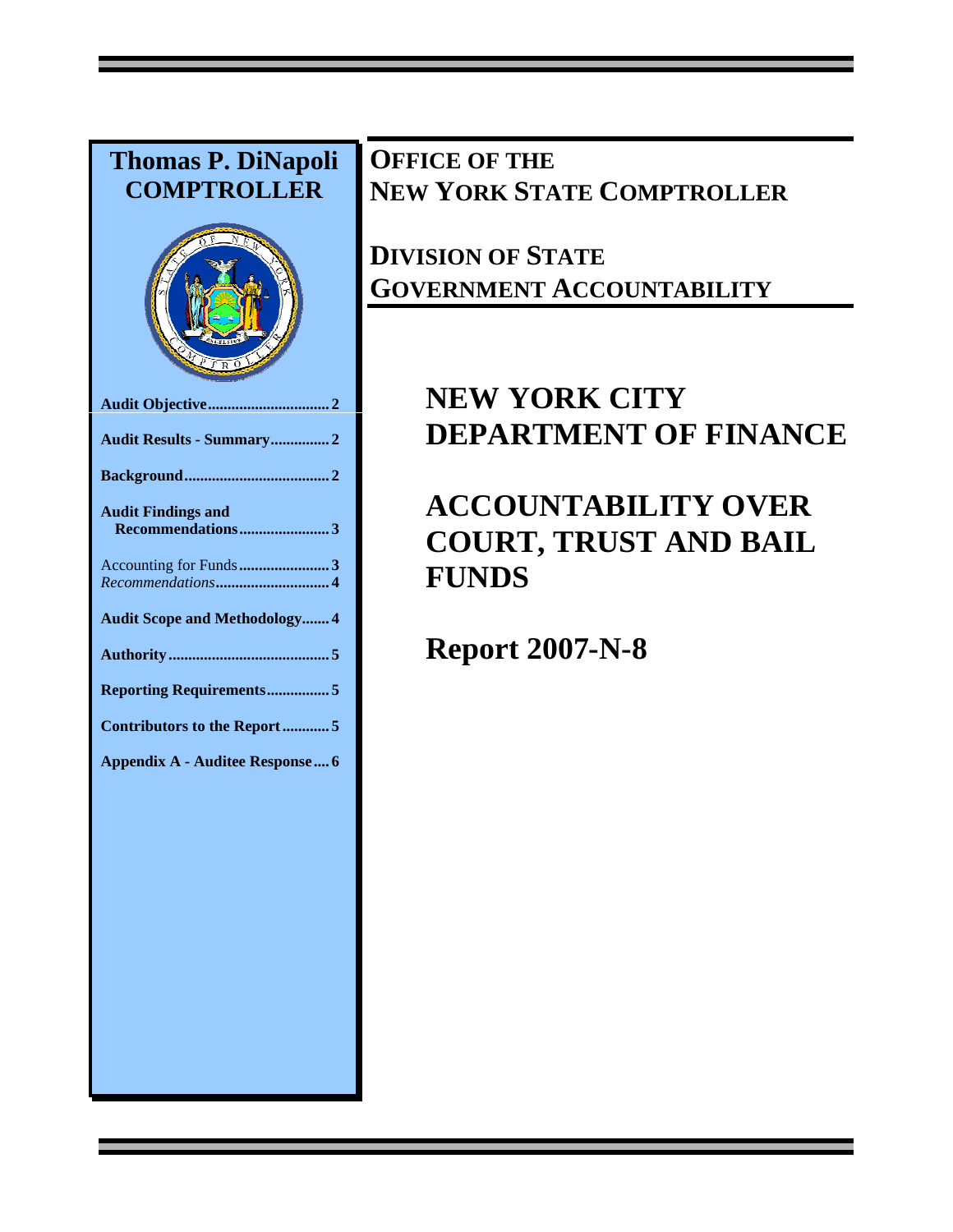### **AUDIT OBJECTIVE**

Our objective was to determine whether the New York City Department of Finance (Finance) adequately assured that maintained an accurate accounting for court, trust and bail funds.

#### **AUDIT RESULTS - SUMMARY**

The New York City courts collect bail paid on behalf of defendants, payments pursuant to court orders, funds from estates controlled by public administrators and other miscellaneous revenue. These monies must be forwarded to the City's Department of Finance (Finance) for deposit and safekeeping. According to the New York City Charter, Finance must maintain separate ledger accounts whenever court, trust or bail transactions are received, and must keep an accurate accounting of all such funds. As of December 31, 2006, Finance's Statement of Condition indicated that court and trust funds totaled \$273.7 million and bail funds totaled \$50.6 million.

Finance is able to reconcile the totals on the Statement of Condition with the corresponding amounts on deposit with banks. However, the separate ledgers for the court funds showed a total of \$284.5 million as of December 31, 2006; a discrepancy of \$10.8 million that has not been reconciled with the amount shown on the Statement of Condition for this date. In addition, the separate ledger for the bail funds showed a total of \$47.3 million as of December 31, 2006; a discrepancy of \$3.3 million that has not been reconciled with the amount shown on the Statement of Condition as of this date. Because the amount of funds reflected in the supporting separate ledgers substantially disagrees with the amount shown on the Statement of Condition (and the amount on deposit), we conclude that Finance lacks adequate assurances that it has an accurate

accounting over court and trust and bail funds.

Finance officials state that they have not been successful in reconciling these differences and believe the differences are due to errors in the accounting system that processes the detailed transactions. They state that the accounting system is out of date and a new system is required, but funds are not available for a new system.

We made three recommendations to improve accountability over funds including monitoring the existing discrepancies during a monthly reconciliation between the separate ledgers and the Statement of Condition to ensure that any changes to the unresolved discrepancy amounts are identified and explained. In addition, Finance will need to formulate a long term strategy for handling the existing discrepancies and for transitioning to an updated integrated accounting system.

Finance officials agree with the report's recommendations and state that plans are underway to replace the antiquated system with a new system by January 1, 2009.

This report, dated August 26, 2008, is available on our website at: http://www.osc.state.ny.us. Add or update your mailing list address by contacting us at: (518) 474-3271 or Office of the State Comptroller Division of State Government Accountability 110 State Street,  $11<sup>th</sup>$  Floor Albany, NY 12236

### **BACKGROUND**

Section 2601 of the Civil Practice Law and Rules requires that all monies paid into the New York City courts be forwarded to the City's Department of Finance (Finance).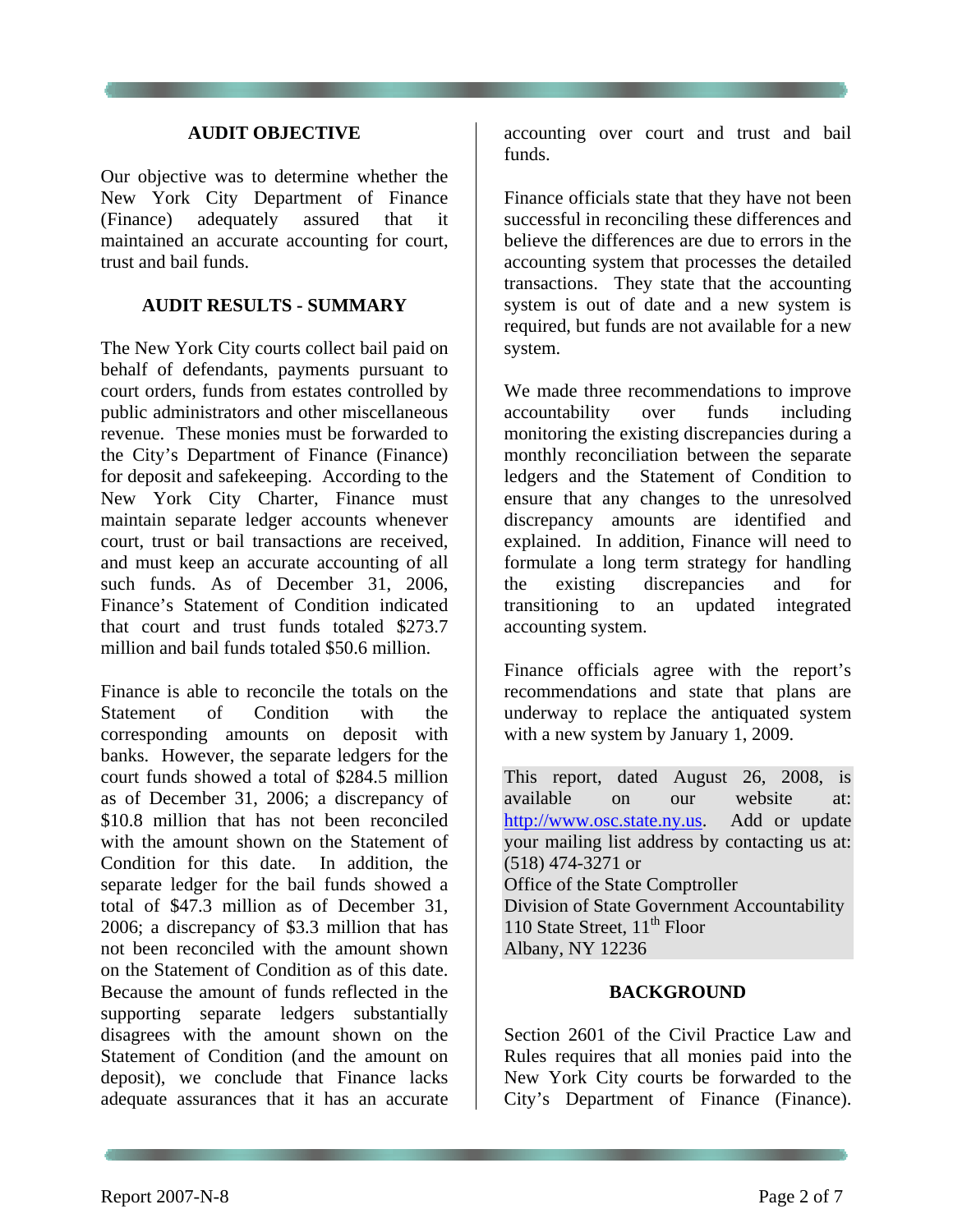These monies include bail postings made on behalf of defendants, payments made pursuant to court orders, trust funds from estates controlled by Public Administrators (such estates have no known heirs or no heirs able or willing to administer the estates), and other miscellaneous funds. Payments made pursuant to court orders commonly involve landlord/tenant disputes and surplus monies from foreclosures.

Finance receives these monies from various City courts, New York City Public Administrators, the New York City Department of Correction (bail funds), and other City agencies. In accordance with Section 1504.3c(iii) of Chapter 58 of the New York City Charter, Finance must open and maintain separate ledger accounts whenever court, trust or bail funds are received, and keep an exact accounting of all such funds.

Finance's Client Services Unit (CSU) is responsible for the monies and maintains a computerized accounting ledger for these court, trust and bail funds. According to Finance's Statement of Condition (financial statement), as of March 31, 2007, the court and trust funds totaled \$281.2 million and the bail funds totaled \$52.8 million. (Other miscellaneous funds of \$4.1 million are also included on the Statement of Condition but were not subject to our review.)

### **AUDIT FINDINGS AND RECOMMENDATIONS**

## *Accounting for Funds*

We found that Finance routinely reconciles the amount of funds showed on the Statement of Condition with the amount of funds on deposit. However, we conclude that Finance lacks adequate assurances that it has an accurate accountability on court, trust and bail funds because Finance cannot reconcile the

amounts in the separate ledger accounts for the court, trust and bail funds with the amounts on deposit with the bank.

For example, on December 31, 2006, the Statement of Condition indicated that the court funds on deposit totaled \$273.7 million, while the detailed accounting records calculated by the mainframe system totaled \$284.5 million, a discrepancy of about \$10.8 million. Similarly, on that same date, the Statement of Condition for bail funds indicated a balance of \$50.6 million, on deposit while the detailed accounting records calculated by the mainframe system totaled \$47.3 million, a discrepancy of about \$3.3 million.

A Finance official explained that Finance does not perform a reconciliation to resolve the discrepancies because the mainframe system used to calculate the individual ledger accounts is an antiquated mainframe computer system that is unreliable and inaccurate. Officials also stated that Finance was exploring the option of a new system which would provide individual account balances and a recording of transactions at the various collection points. However, Finance officials stated that agency resources did not permit the development of a new system at this time.

We agree that a new system is needed. However, we conclude that the following steps should also be taken:

- Monitor the existing discrepancies to ensure they do not substantially change. If a substantial change is noted, immediately investigate it to isolate and correct the problem.
- Explore the acquisition of a simpler system similar to what a bank uses to keep the bank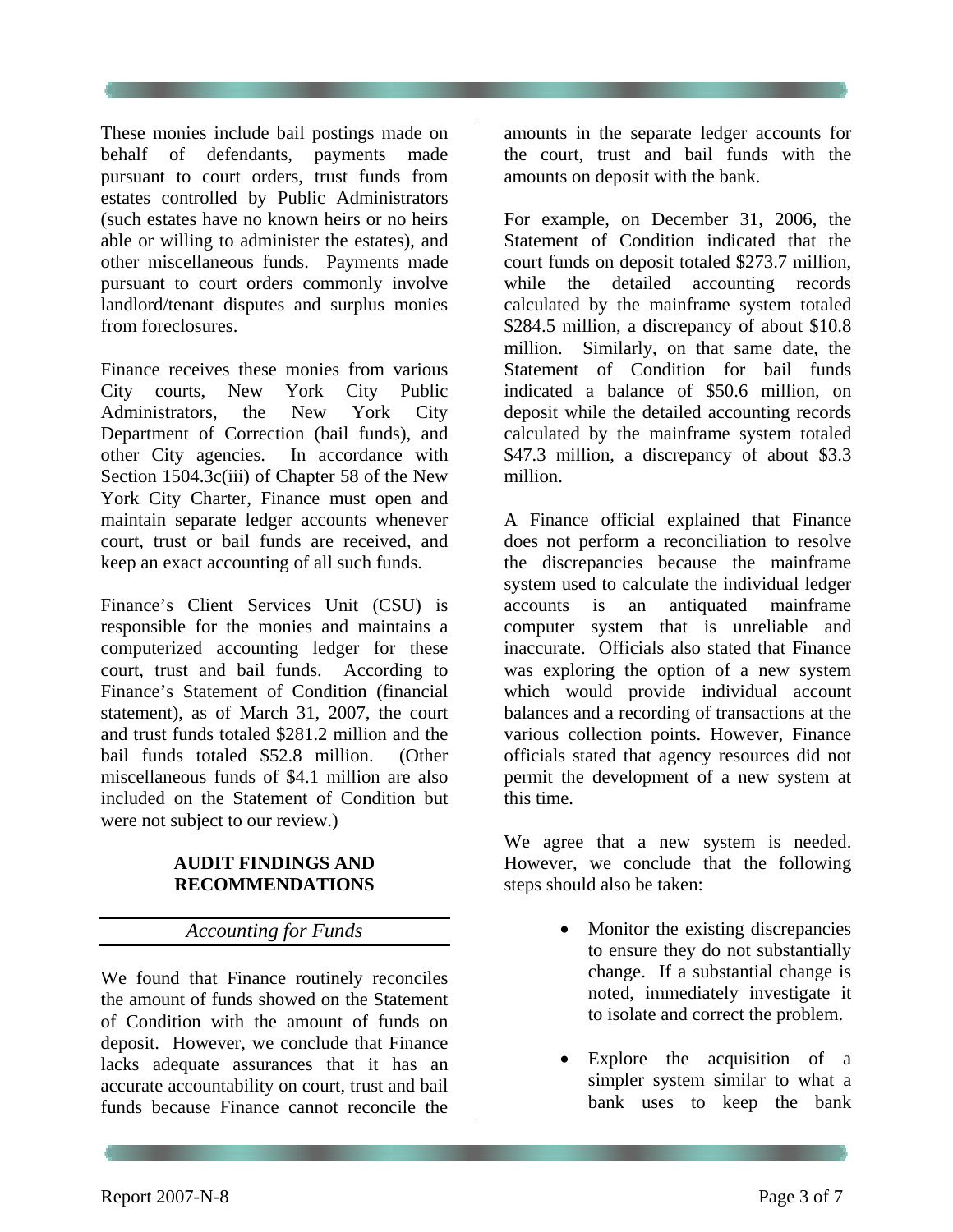balances in line with the detailed ledger account balances.

• Develop a strategy for resolving the existing discrepancies before converting to a new system.

#### **Recommendations**

- 1. Implement an updated integrated computer system that maintains individual account balances for court, trust and bail funds, and fully and accurately accounts for the funds.
- 2. Monitor existing discrepancies to ensure they do not substantially change. If a substantial change is noted, immediately investigate it to isolate and correct the problem.
- 3. Develop a strategy for resolving the existing discrepancies before conversion to a new system.

### **AUDIT SCOPE AND METHODOLOGY**

We conducted our audit in accordance with generally accepted government auditing standards. We audited Finance's controls over court, trust and bail funds for the period January 1, 2003 through August 31, 2007. To accomplish our objective, we interviewed Finance officials and reviewed New York City and New York State laws, rules and regulations related to the operations of the New York City Department of Finance. We also reviewed selected account files, records and related documentation maintained by Finance.

As is our practice, we notified agency officials at the outset of the audit that we request a representation letter in which agency management provides assurances, to the best of their knowledge, concerning the

relevance, accuracy and competence of the evidence provided to the auditors during the course of the audit. The representation letter is intended to confirm oral representations made to the auditors and to reduce the likelihood of misunderstandings. In the representation letter, agency officials assert that, to the best of their knowledge, all relevant financial and programmatic records and related data have been provided to the auditors. Agency officials further affirm that either the agency has complied with all laws, rules, and regulations applicable to its operations that would have a significant effect on the operating practices being audited, or that any exceptions have been disclosed to the auditors. However, officials at the New York City Mayor's Office of Operations have informed us that, as a matter of policy, mayoral agency officials do not provide representation letters in connection with our audits. As a result, we lack assurance from agency officials that all relevant information was provided to us during the audit.

In addition to being the State Auditor, the Comptroller performs certain other constitutionally and statutorily mandated duties as the chief fiscal officer of New York State. These include operating the State's accounting system; preparing the State's financial statements; and approving State contracts, refunds, and other payments. In addition, the Comptroller appoints members to certain boards, commissions and public authorities, some of whom have minority voting rights. These duties may be considered management functions for purposes of evaluating organizational independence under generally accepted government auditing standards. In our opinion, these functions do not affect our ability to conduct independent audits of program performance.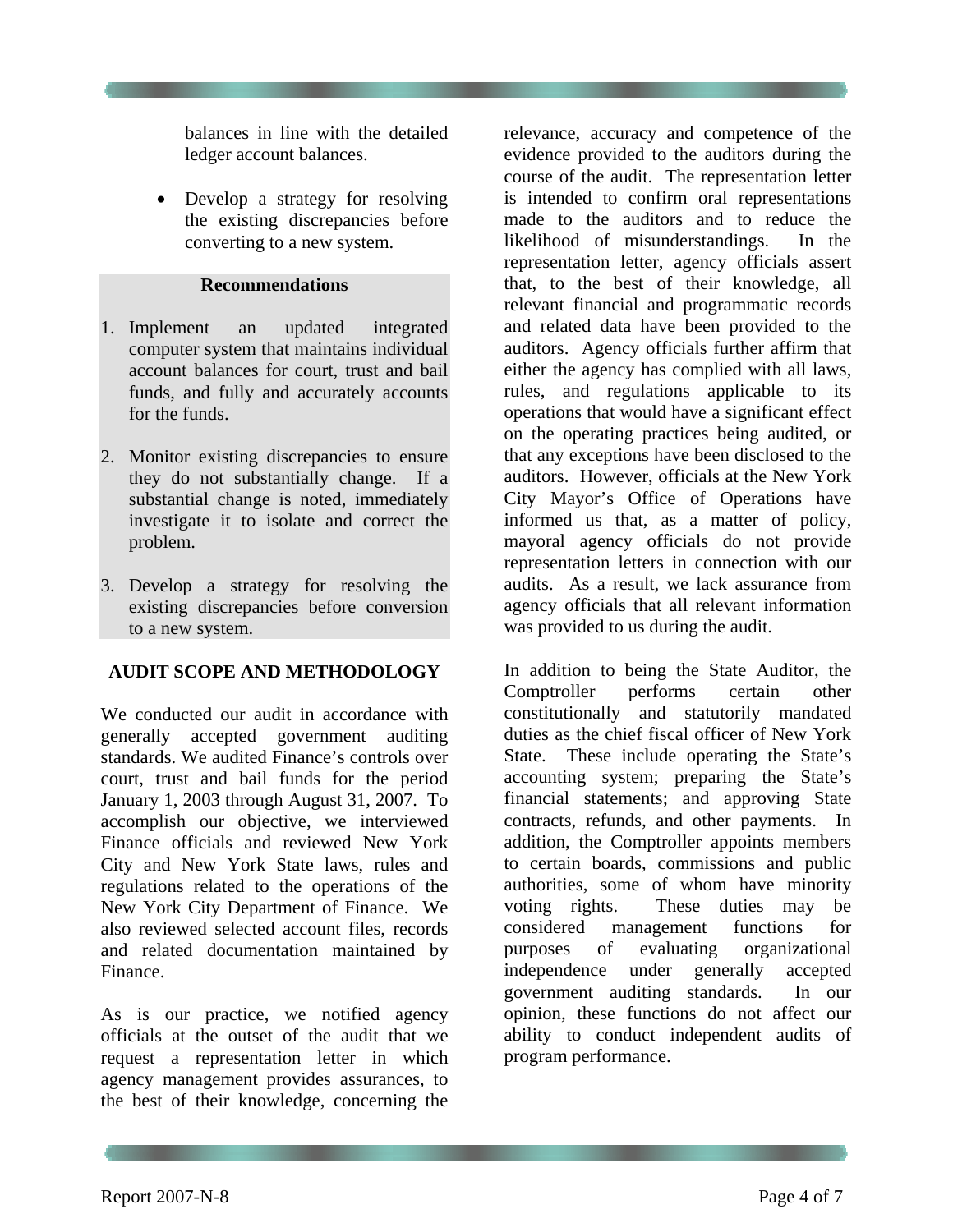#### **AUTHORITY**

The audit was performed pursuant to the State Comptroller's authority under Article V, Section 1 of the State Constitution and Section 33 of the General Municipal Law.

#### **REPORTING REQUIREMENTS**

A copy of this report, in draft, was sent to Finance officials for their review and comments. Their comments were considered in preparing this report.

Finance officials agree with the report's recommendations and state that plans are underway to replace the antiquated system with a new system by January 1, 2009.

Within 90 days after final release of this report, we request that the Commissioner of the New York City Department of Finance report to the State Comptroller advising what steps were taken to implement the recommendations contained herein, and where recommendations were not implemented, the reasons why.

### **CONTRIBUTORS TO THE REPORT**

Major contributors to this report are Kenneth Shulman, Sheila Jones, Harry Maher, Brenda Maynard, Natalie Sherman and Dana Newhouse.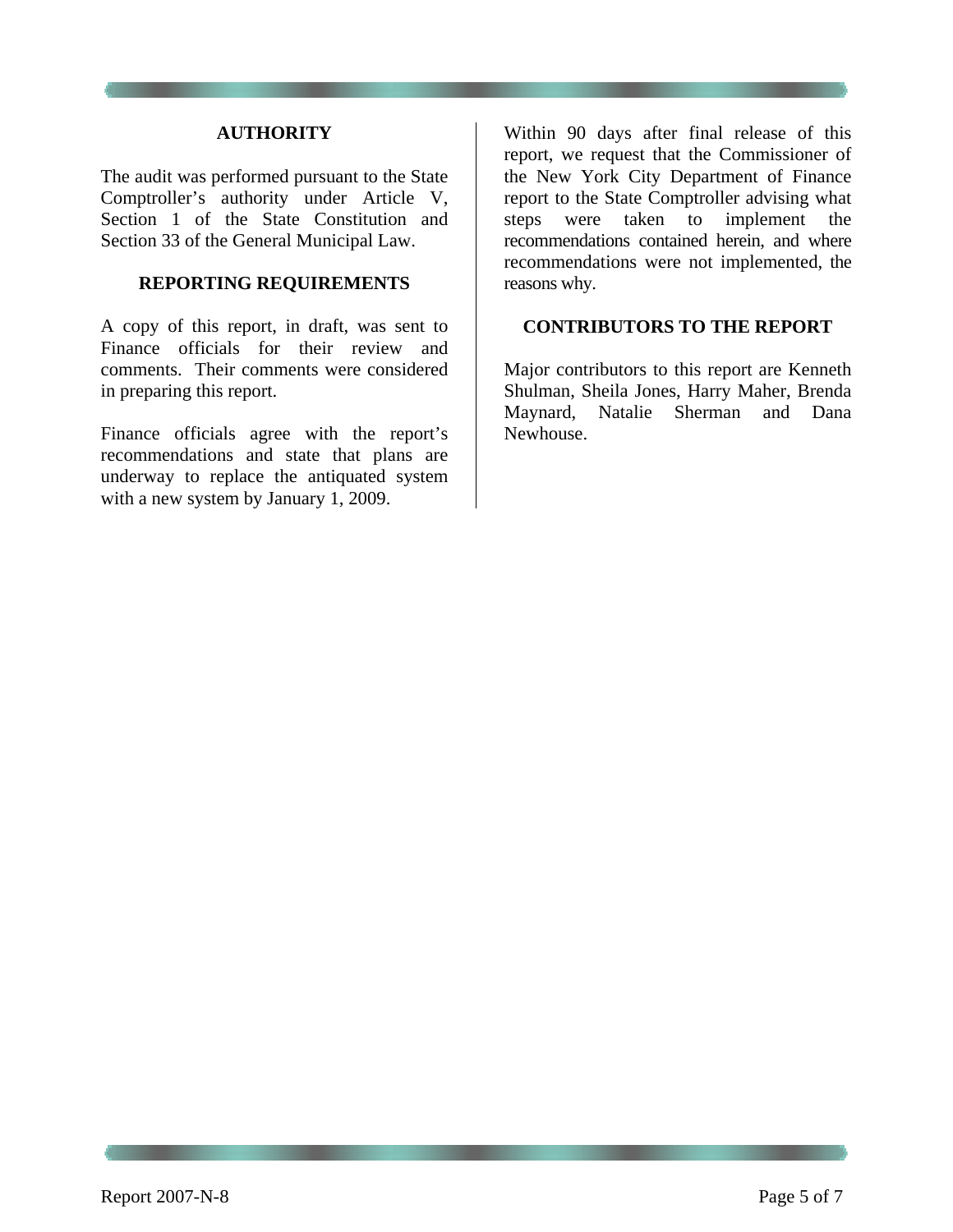#### **APPENDIX A - AUDITEE RESPONSE**



FINANCE **NEW** • YORK THE CITY OF NEW YORK DEPARTMENT OF FINANCE

June 6, 2008

Kenneth Shulman Audit Manager Office of the State Comptroller Division of State Government Accountability 110 State Street, 11<sup>th</sup> Floor Albany, NY 12236

Audit #2007-N-8 Re: Draft Audit Report on Accountability Over Court, Trust and Bail Funds

Dear Mr. Shulman:

Thank you for the opportunity to review and respond to the findings and recommendations contained in the above referenced Draft Audit Report.

We agree with both the findings and recommendations contained in the Draft Audit. Finance has been aware for some time of our inability to reconcile the Statement of Condition with the Detailed Accounting Records, which, as the draft audit acknowledges, is due entirely to obsolescence of the mainframe computer system that supports the detailed accounting function. We are pleased to advise you that the antiquated system is currently being replaced and that we expect to be fully operational on the new system by January 1, 2009 - at which point all accounts will be fully reconcilable.

The following are our specific responses to the Draft Audit's recommendations:

#### Audit Recommendation #1

Finance should implement an updated integrated computer system that maintains individual account balances for court, trust and bail funds, and fully and accurately accounts for the funds.

 $\begin{array}{c} \text{ROCHELLE PATRICOF}\ast\text{FIRST DEPUT} \text{COMMISSIONER}\\ 1\text{ CENTRE STREET}\ast\text{STH FLOOR}\ast\text{NEW YORK}\ast\text{NY} \text{ 10007}\ast\text{ 212}\text{ 669}\text{ 2525}\ast\text{FAX} \text{ 212}\text{ 669}\text{ 2275} \end{array}$ www.nyc.gov/finance